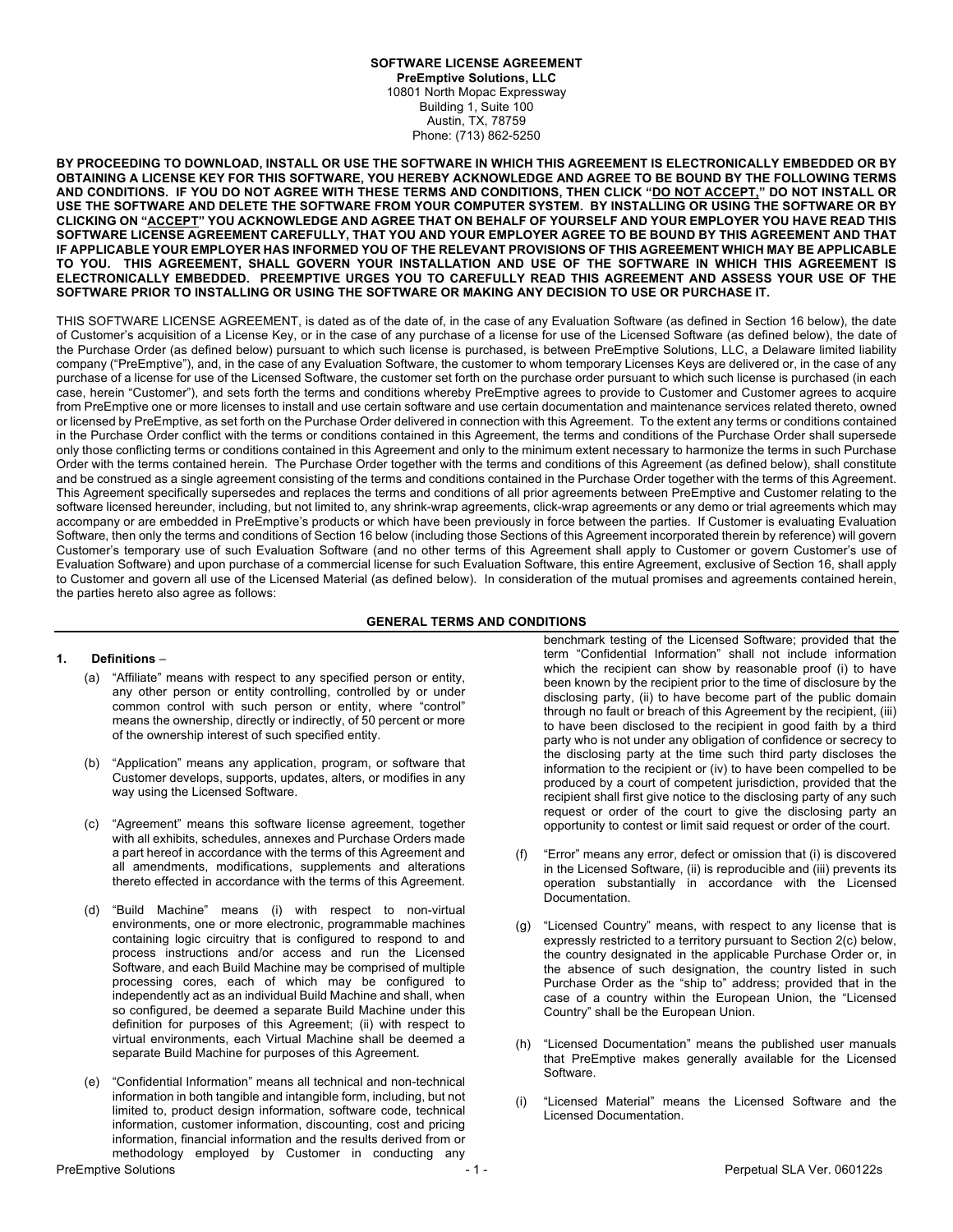- (j) "Licensed Software" means the machine-readable object code version of (i) the software specified on each Purchase Order, whether embedded on disc, tape, internet download site or other media and (ii) all Updates for the Licensed Software that Customer is entitled to receive in connection with its receipt of Maintenance Services pursuant to Section 4 of this Agreement.
- (k) "Maintenance Services" means the technical support services provided by PreEmptive pursuant to Section 4 hereof.
- (l) "Maintenance Term" means the period of time for which Customer has purchased Maintenance Services, as evidenced by the Purchase Order delivered by Customer in connection therewith, together with all renewals effected in accordance with Section 4 of this Agreement.
- (m) "Named User" means one (1) natural person in Customer's organization designated by Customer to have the right to use the Licensed Software.
- (n) "Purchase Order" means (i) PreEmptive's standard price quote, purchase order, order form or purchase confirmation (including any purchase confirmation delivered electronically through an online store owned or controlled by PreEmptive or its subsidiaries), as such document may be amended, supplemented or modified from time to time in accordance with this Agreement or (ii) any other non-PreEmptive price quote, purchase order, order form or purchase confirmation delivered by Customer to PreEmptive but solely to the extent permitted by and delivered in accordance with Section 15.
- (o) "Update" means any revision, enhancement, improvement or modification to or programming fix for the Licensed Software or Licensed Documentation which PreEmptive makes generally available, incorporates into and makes a part of the Licensed Software or Licensed Documentation and does not separately price or market.
- (p) "Virtual Machine" means a software container capable of running its own operating system to access and run the Licensed Software.

#### **2. LICENSE** –

- (a) **Use** Subject to the terms and conditions of this Agreement including, but not limited to the applicable licensing restrictions set forth in Section 2(b) below, and subject further to Customer's full compliance herewith and according to the scope, time period and other terms indicated on the applicable Purchase Order delivered in connection with this Agreement, PreEmptive hereby grants Customer and Customer hereby accepts from PreEmptive, a perpetual, non-exclusive and non-transferable right and license to install the Licensed Software on computer hardware that is owned or operated by or on behalf of Customer, to access, use, copy, modify or create Applications in accordance with the applicable restrictions and conditions contained in this Agreement and to copy the Licensed Material as permitted by this Agreement; provided, that in no event shall Customer create any Application that is competitive with or offers substantially the same functionality as the Licensed Software or any other product or software application commercially offered by PreEmptive. Customer's right to use the Licensed Material shall extend to use by third parties under a written agreement with Customer to provide outsourcing services for Customer's own internal business operations; provided, that (i) such third parties have agreed to abide by the terms of this Agreement and (ii) Customer shall remain primarily liable for all acts and omissions by such third parties. Customer's right to use the Licensed Material shall also extend to use by Customer's Affiliates, provided that (x) such Customer Affiliates have agreed to abide by the terms of this Agreement, and (y) Customer shall remain primarily liable for all acts and omissions by such Customer Affiliates.
- (b) **License Usage and Restrictions** Customer acknowledges and agrees that, as between Customer and PreEmptive, PreEmptive or its subsidiaries owns and shall continue to own all right, title, and interest in and to the License Material, including associated intellectual property rights under copyright, trade

secret, patent, or trademark laws. This Agreement does not grant Customer any ownership interest in or to the Licensed Material, but only a limited right and license to install and use the Licensed Software and to use the Licensed Material in accordance with the terms of this Agreement and each applicable Purchase Order. Customer further acknowledges and agrees that the licenses granted hereunder and the restrictions applicable to Customer's installation and use of the License Software will vary according to the type of Licensed Software purchased by Customer and the type of license purchased by Customer. One or more of the restrictions set forth in this Section 2 may apply to the Licensed Software depending upon the type of licensed purchased and the terms contained in the applicable Purchase Order relating to the Licensed Software. Customer may purchase licenses for additional Build Machines, Named Users, or Applications based on PreEmptive's then current pricing and availability. Customer is encouraged to carefully review all terms and restrictions contained in this Section 2 and each Purchase Order. Customer hereby agrees to the following license restrictions and conditions applicable to the Licensed Software as set forth in the Purchase Orders delivered by Customer under this Agreement:

- PreEmptive and licensed hereunder by Customer on a "Starter License" basis, Customer may designate up to (2) Named Users to install, operate and use the Licensed Software on up to (1) Build Machine, in conjunction with the creation, support or modification of up to (2) Applications;
- (ii) For all Licensed Software made generally available by PreEmptive and licensed hereunder by Customer on a "Team License" basis, Customer may designate up to (8) Named Users to install, operate and use the Licensed Software on up to (2) Build Machines, in conjunction with the creation, support or modification of up to (5) Applications;
- (iii) For all Licensed Software made generally available by PreEmptive and licensed hereunder by Customer on a "Group License" basis, Customer may designate up to (24) Named Users to install, operate and use the Licensed Software on up to (8) Build Machines, in conjunction with the creation, support or modification of up to (20) Applications; and
- (iv) For all Licensed Software made generally available by PreEmptive and licensed hereunder by Customer on a "Enterprise License" basis, Customer may designate an unlimited number of Named Users to install, operate and use the Licensed Software on an unlimited number of Build Machines, in conjunction with the creation, support or modification of an unlimited number of Applications.
- (c) **Territory Restrictions.** To the extent any license purchased hereunder is restricted to a Licensed Country, such Licensed Country shall be expressly set forth in the Purchase Order, and Customer shall not install, access, or use the Licensed Software from any location other than the Licensed Country. To the extent the Purchase Order omits any reference to a Licensed Country and does not otherwise limit or restrict Customer's right to install, access, or use the Licensed Software to a geographic territory, such licenses of the Licensed Software may be installed, accessed and used globally.
- (d) **Copies & Disaster Recovery** -- Customer may make a reasonable number of back-up archival copies of the Licensed Software. In the event of any outage that results in the complete failure of the computer system upon which Customer has installed the Licensed Software, Customer's right to use the Licensed Software shall include, during the pendency of such outage, the temporary right to use the Licensed Software in a replacement computing environment substantially similar to the original computing environment upon which the Licensed Software was installed immediately prior to such outage. Customer shall reproduce all confidentiality and proprietary notices on each of the copies permitted hereunder and maintain an accurate record of the location of each of the copies.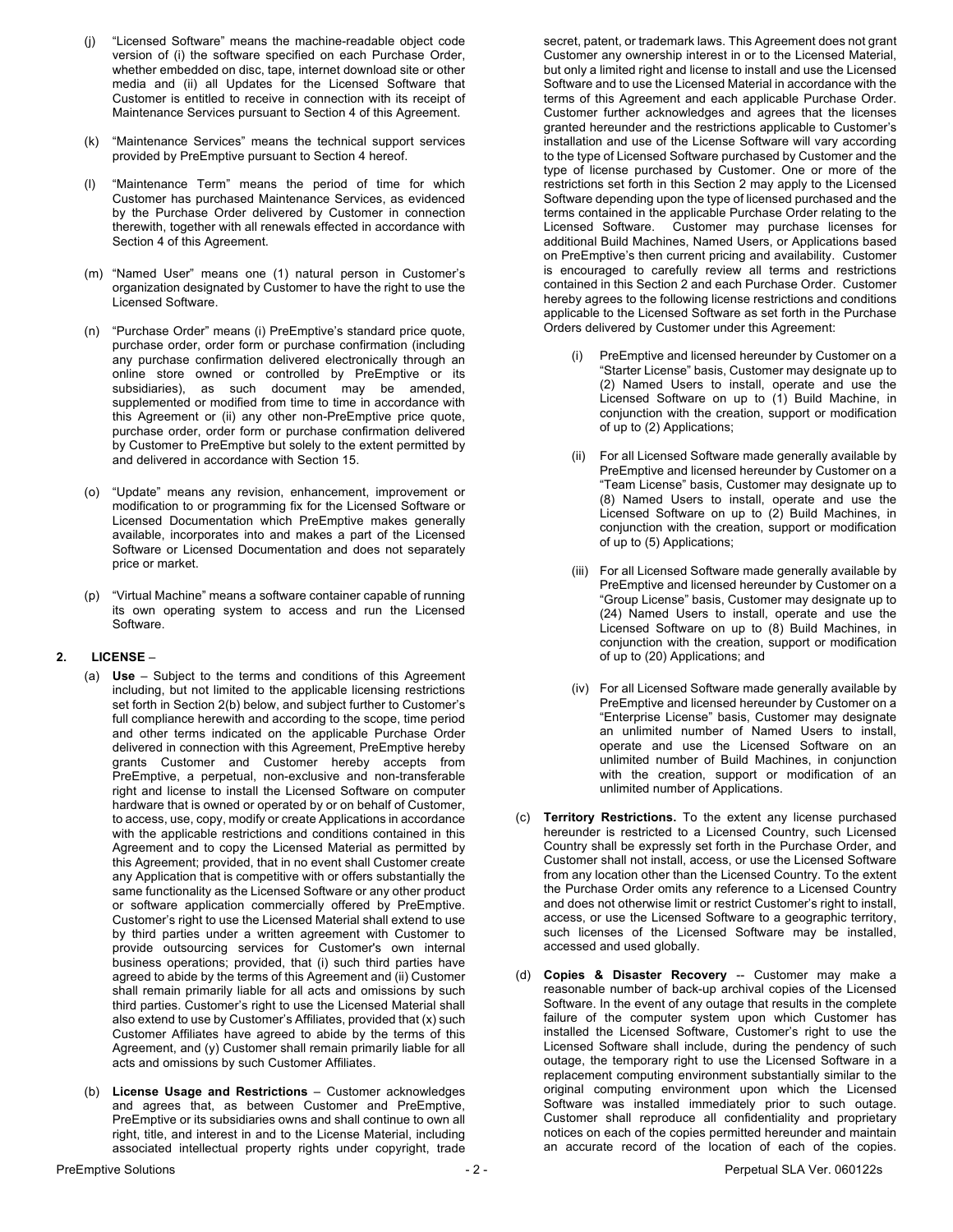Customer shall not otherwise copy or duplicate the Licensed Material. Customer shall not reverse engineer, disassemble, translate, modify, adapt, or decompile the Licensed Material or apply any procedure or process to the Licensed Material in order to ascertain, derive, and/or appropriate the source code or source listings for the Licensed Software or any trade secret or other proprietary information contained in the Licensed Software.

- (e) **Maintenance Optional** Customer's right to use the Licensed Software shall survive any election by Customer to terminate or not renew Maintenance Services from PreEmptive.
- (f) **Other Services**  All licenses and Maintenance Services purchased by Customer in respect of the Licensed Material shall be governed by this Agreement, together with the applicable Purchase Orders delivered hereunder. Unless otherwise agreed by the parties in writing, all other services purchased by Customer in respect of the Licensed Software, if any, including implementation services, training services and professional services (collectively, "Ancillary Services"), shall be governed solely by a separate written mutually acceptable services agreement entered into by the parties or, in the absence of such agreement, PreEmptive's standard professional services agreement, and acceptance of the Licensed Material shall not be contingent upon Customer's acceptance of any such Ancillary Services.

### **3. DELIVERY AND PAYMENT TERMS** –

- (a) **Delivery** All Licensed Material shall be delivered by PreEmptive to Customer via electronic delivery using a secure internet download site. Ownership of all licenses purchased hereunder and risk of loss for the related Licensed Material shall be deemed to have passed to Customer once PreEmptive has made the Licensed Material available for download by Customer, notified Customer of the availability of the Licensed Material for download and provided Customer with License Keys necessary for the installation and operation of the Licensed Software.
- (b) **Payment** Upon delivery of a Purchase Order by Customer, PreEmptive shall deliver an invoice to Customer specifying the license fees and Maintenance Services fees payable pursuant to such Purchase Order. Customer shall pay all license fees and Maintenance Services fees specified therein within thirty (30) days of Customer's receipt of such invoice. In the event that Customer elects to pay any fees due hereunder with a credit card, (i) Customer is required to provide PreEmptivewith a valid form of credit card payment and to keep all such credit card information current and accurate in respect of all renewal fees, (ii) Customer shall promptly notify PreEmptive if its credit card has changed or has been declined and (iii) Customer hereby consents to PreEmptive automatically processing and charging all fees due by Customer hereunder, including all renewal fees, to the credit card submitted by Customer. All fees payable by Customer in respect of such Ancillary Services may be separately invoiced. Customer's payment obligation with respect to all license fees and Maintenance Services fees owing hereunder shall be independent of the provision of Ancillary Services, whether or not such Ancillary Services are separately invoiced. Any late payment of any amount owing hereunder shall accrue interest at a rate equal to the lesser of (i) 15% per annum and (ii) the maximum rate permitted by law.
- (c) **Taxes** All payments referred to in this Agreement are exclusive of value added tax, sales tax and any other applicable taxes, duties or imposts which (with the exception only of those based on PreEmptive's income) shall also be payable by Customer in accordance with applicable law.

**4. MAINTENANCE** – PreEmptive does not warrant that the Licensed Software will operate error-free or may be used error-free. Upon Customer's payment of the Maintenance Services fees associated with the Maintenance Term purchased by Customer for the Licensed Software specified in a Purchase Order, PreEmptive shall provide Maintenance Services in accordance with this Section 4 and in accordance with any additional Maintenance Services terms specified in such Purchase Order.

- (a) **Maintenance Agreement** PreEmptive or its authorized representative will provide Maintenance Services for the Licensed Software during each Maintenance Term. Maintenance Services includes problem determinations, reasonable problem resolutions, provisioning of software program temporary fixes and new releases. Maintenance Services shall also include the additional Maintenance Service terms expressly set forth in writing in the Purchase Order delivered by Customer, which are hereby incorporated herein by reference. Maintenance Services shall entitle Customer to receive, at no additional cost, all Updates.
- (b) **Additional Maintenance Term** Upon expiration of each Maintenance Term, Maintenance Services shall automatically renew for an additional 12-month Maintenance Term and PreEmptive will invoice Customer unless PreEmptive or its authorized representative is notified by Customer in writing at least sixty (60) days prior to the expiration of the current Maintenance Term that Customer will not purchase Maintenance Services for another Maintenance Term.
- (c) **Reinstatement** If Customer terminates Maintenance Services or elects not to renew Maintenance Services, Customer may, at its option, purchase Maintenance Services within one year of such termination or non-renewal by providing notice to PreEmptive and making payment of PreEmptive's then-current list maintenance fees for the upcoming 365-day period plus an amount equal to 1.5 times the Maintenance Services fees that would have accrued during the period subsequent to such termination or non-renewal, had Customer not terminated or elected not to renew Maintenance Services.

**5. PROPRIETARY RIGHTS** – Customer shall not acquire, by virtue of this Agreement, any right or license other than as expressly provided herein. Customer shall not reproduce the Licensed Material or other confidential or proprietary information of PreEmptive, except as provided in this Agreement. All proprietary rights in and to the Licensed Material and all Evaluation Software (as defined in Section 16 below), all derivatives, translations, modifications, adaptations, improvements, enhancements or developments thereof and all confidential or proprietary information of PreEmptive, including without limitation, all rights under and with respect to patents, copyrights, trademarks and rights under the trade secret laws of any jurisdiction shall remain the sole property of PreEmptive or its applicable licensor, whether recognized by or perfected under applicable local law. Customer shall promptly notify PreEmptive of any infringement of PreEmptive's proprietary rights of which it becomes aware.

#### **6. LIMITED WARRANTIES**

- (a) **Warranty -** PreEmptive warrants to Customer that during the first thirty (30) days after purchase of the Licensed Software (the "Warranty Period") such Licensed Software will perform substantially as described in the accompanying Licensed Documentation. PreEmptive does not warrant that (i) the Licensed Software will satisfy or may be customized to satisfy any of Customer's requirements or any other particular use or (ii) the use of the Licensed Software will be uninterrupted or errorfree. Laws from time to time in force may imply warranties that cannot be excluded or can only be excluded to a limited extent. This Agreement shall be read and construed subject to any such statutory provisions.
- (b) **Remedies**  If (i) at any time during a Maintenance Term, the Licensed Software contains Errors which make the Licensed Software unable to perform substantially as described in the accompanying Licensed Documentation or (ii) during the Warranty Period, PreEmptive breaches the warranty set forth in clause (a) above, then Customer shall promptly notify PreEmptive of such Error or breach and PreEmptive shall (A) use all commercially reasonable efforts to correct such Error or breach within thirty (30) days of notification or (B) provide Customer within thirty (30) days of notification with a plan acceptable to Customer for correcting such Error or breach. If such Error or breach is not corrected or if an acceptable plan for correcting such Error or breach is not established within such thirty (30) day period, PreEmptive shall replace the defective Licensed Software or, if not practicable, accept the return of the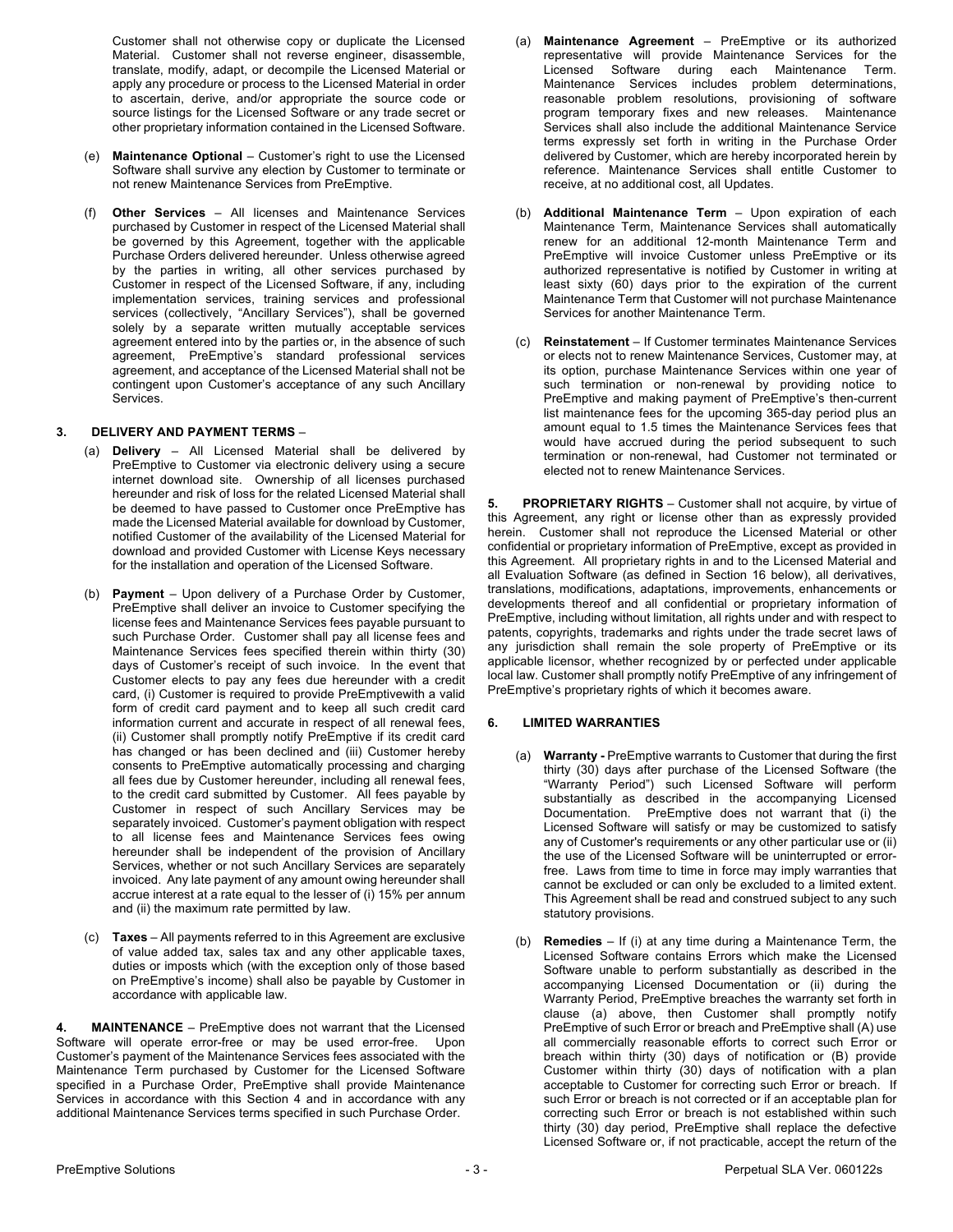defective Licensed Software and refund to Customer the amount paid for the defective Licensed Software, less depreciation based on a 3-year straight line schedule. PreEmptive's obligations under this Section 6(b) shall be waived in the event such Error or breach is due to (I) any defect in or misconfiguration of the computer hardware upon which the Licensed Software is installed, (II) improper handling or use of the software media by Customer, or (III) an unauthorized alteration, revision or configuration of the Licensed Software or to Customer's computer system by Customer or its employees. Customer acknowledges that this Section 6(b) sets forth Customer's sole and exclusive remedy, and PreEmptive's and its authorized representatives' sole and exclusive liability, for any breach of warranty, Error or failure of the Licensed Software to function properly.

**(c) Disclaimer – EXCEPT AS EXPRESSLY PROVIDED IN THIS AGREEMENT, ALL WARRANTIES, REPRESENTATIONS, INDEMNITIES AND GUARANTEES WITH RESPECT TO THE LICENSED MATERIAL, WHETHER EXPRESS OR IMPLIED, ARISING BY LAW, CUSTOM, PRIOR ORAL OR WRITTEN STATEMENTS BY PREEMPTIVE OR ITS AUTHORIZED REPRESENTATIVES OR OTHERWISE (INCLUDING, BUT NOT LIMITED TO ANY WARRANTY OF MERCHANTABILITY OR FITNESS FOR PARTICULAR PURPOSE) ARE HEREBY OVERRIDDEN AND DISCLAIMED.**

#### **7. INDEMNITY**

- (a) **Indemnity** Subject to this Section 7 and Section 8 below, PreEmptive agrees to indemnify, defend and hold harmless Customer from and against all claims, damages, losses, liabilities and expenses (including, but not limited to, reasonable attorneys' fees) arising out of any claim by a third party asserting that the Licensed Material or any of Customer's use thereof, infringes upon any third party's patent, copyright or trademark, provided that (i) Customer promptly notifies PreEmptive in writing no later than thirty (30) days after Customer's notice of any potential claim, (ii) Customer permits PreEmptive to defend, compromise or settle the claim, and provided further that no settlement intended to bind Customer shall be made without Customer's prior written authorization and (iii) Customer gives PreEmptive all available information, reasonable assistance, and authority to enable PreEmptive to do so.
- (b) **Alternative Remedy** If a claim described in Paragraph 7(a) may or has been asserted, Customer will permit PreEmptive, at PreEmptive's option and expense, to (i) procure the right to continue using the Licensed Material, (ii) replace or modify the Licensed Material to eliminate the infringement while providing functionally equivalent performance or (iii) accept the return of the Licensed Material and refund to Customer the amount actually paid to PreEmptive or its authorized representative for such Licensed Material, less depreciation based on a 3-year straight-line depreciation schedule.
- **(c) Limitation** PreEmptive shall have no indemnity obligation to Customer hereunder if the violation or infringement claim results from (i) a correction or modification of the Licensed Material not provided by PreEmptive or its authorized representative, (ii) the failure to promptly install an Update, (iii) the combination of the Licensed Software with other non-PreEmptive software and (iv) continuing the allegedly infringing activity after receiving written notice of such infringement claim from PreEmptive.

**8. NO CONSEQUENTIAL DAMAGES - UNDER NO CIRCUMSTANCES WILL PREEMPTIVE OR ITS AUTHORIZED REPRESENTATIVES BE LIABLE FOR ANY CONSEQUENTIAL, INDIRECT, SPECIAL, PUNITIVE, EXEMPLARY OR INCIDENTAL DAMAGES, WHETHER FORESEEABLE OR UNFORESEEABLE, BASED ON CLAIMS BY CUSTOMER OR ANY THIRD PARTY (INCLUDING, BUT NOT LIMITED TO, CLAIMS FOR LOSS OF DATA, GOODWILL, PROFITS, USE OF MONEY OR USE OF THE LICENSED MATERIAL, INTERRUPTION IN USE OR AVAILABILITY OF DATA, STOPPAGE OF OTHER WORK OR IMPAIRMENT OF OTHER ASSETS), ARISING OUT OF BREACH OF EXPRESS OR IMPLIED WARRANTY, BREACH OF CONTRACT, BREACH OF ANY INTELLECTUAL PROPERTY RIGHT, MISREPRESENTATION, NEGLIGENCE, STRICT** 

**LIABILITY IN TORT OR OTHERWISE, EXCEPT ONLY IN THE CASE OF PERSONAL INJURY WHERE AND TO THE EXTENT THAT APPLICABLE LAW REQUIRES SUCH LIABILITY. IN NO EVENT WILL THE AGGREGATE LIABILITY INCURRED IN ANY ACTION OR PROCEEDING BY PREEMPTIVE OR ITS AUTHORIZED REPRESENTATIVE EXCEED THE TOTAL AMOUNT ACTUALLY PAID BY CUSTOMER FOR THE SPECIFIC LICENSED SOFTWARE THAT DIRECTLY CAUSED THE DAMAGE.**

## **9. CONFIDENTIALITY**

- (a) **Confidentiality.** Customer acknowledges that the Licensed Material incorporate confidential and proprietary information developed or acquired by or licensed to PreEmptive and that all results of testing of the Licensed Software, whether performed by Customer or another third party, are confidential. In no event will Customer publish or disclose the results of any testing or performance specifications of the Licensed Software without PreEmptive's express prior written consent. A party that receives Confidential Information (the "Receiving Party") from the other party (the "Disclosing Party") shall not: (i) export or re-export (within the meaning of US laws or other export control laws or regulations) any Confidential Information, except in strict compliance with US laws; (ii) reverse engineer any Confidential Information; or (iii) disclose or make available the Disclosing Party's Confidential Information to any of the Receiving Party's employees, agents, contractors or consultants or to any third parties, except those that have agreed in writing to be bound by terms and conditions substantially similar to, and no less restrictive with respect to limitations on use and disclosure, than those contained in this Agreement and each of which have a "need to know" in order to carry out the purposes set forth in this Agreement. Each party shall take all reasonable precautions necessary to safeguard the confidentiality of all Confidential Information disclosed by the other party, including those precautions (A) taken by the disclosing party to protect its own Confidential Information and (B) which the disclosing party or its authorized representative may reasonably request from time to time. Neither party shall allow the removal or defacement of any confidentiality or proprietary notice placed on the Confidential Information disclosed by the disclosing party. The placement of copyright notices on Confidential Information shall not constitute publication or otherwise impair their confidential nature of such information.
- **(b) Disclosure -** If an unauthorized use or disclosure of the disclosing party's Confidential Information occurs within the recipient party's enterprise, the recipient party will immediately notify the disclosing party or its authorized representative and take, at recipient party's expense, all steps which may be available to recover such Confidential Information and to prevent its subsequent unauthorized use or dissemination.

**10. TERMINATION** – Upon prior written notice to PreEmptive, Customer may terminate this Agreement without any right to refund, except as otherwise expressly set forth in this Agreement. If Customer or any of Customer's employees, consultants, authorized representatives or permitted third parties breach any term or condition of this Agreement, PreEmptive may terminate this Agreement, without judicial or administrative resolution or obligation to refund. This Agreement will terminate automatically if Customer ceases to do business, becomes insolvent, goes or is put into receivership or liquidation, passes a resolution for its winding up (other than for the purpose of reconstruction or amalgamation) or for any of the foregoing, makes an arrangement for the benefit of its creditors, enters into bankruptcy, suspension of payments, moratorium, reorganization or any other proceeding that relates to insolvency or protection of creditors' rights or takes or suffers any similar action in consequence of debt. Upon the termination of this Agreement for any reason, all rights granted to Customer hereunder will cease, and Customer will promptly (i) purge the Licensed Software and any related Updates from all of Customer's computer systems, storage media and other files, (ii) destroy the Licensed Material and all copies thereof and (iii) deliver to PreEmptive an affidavit certifying that Customer has complied with these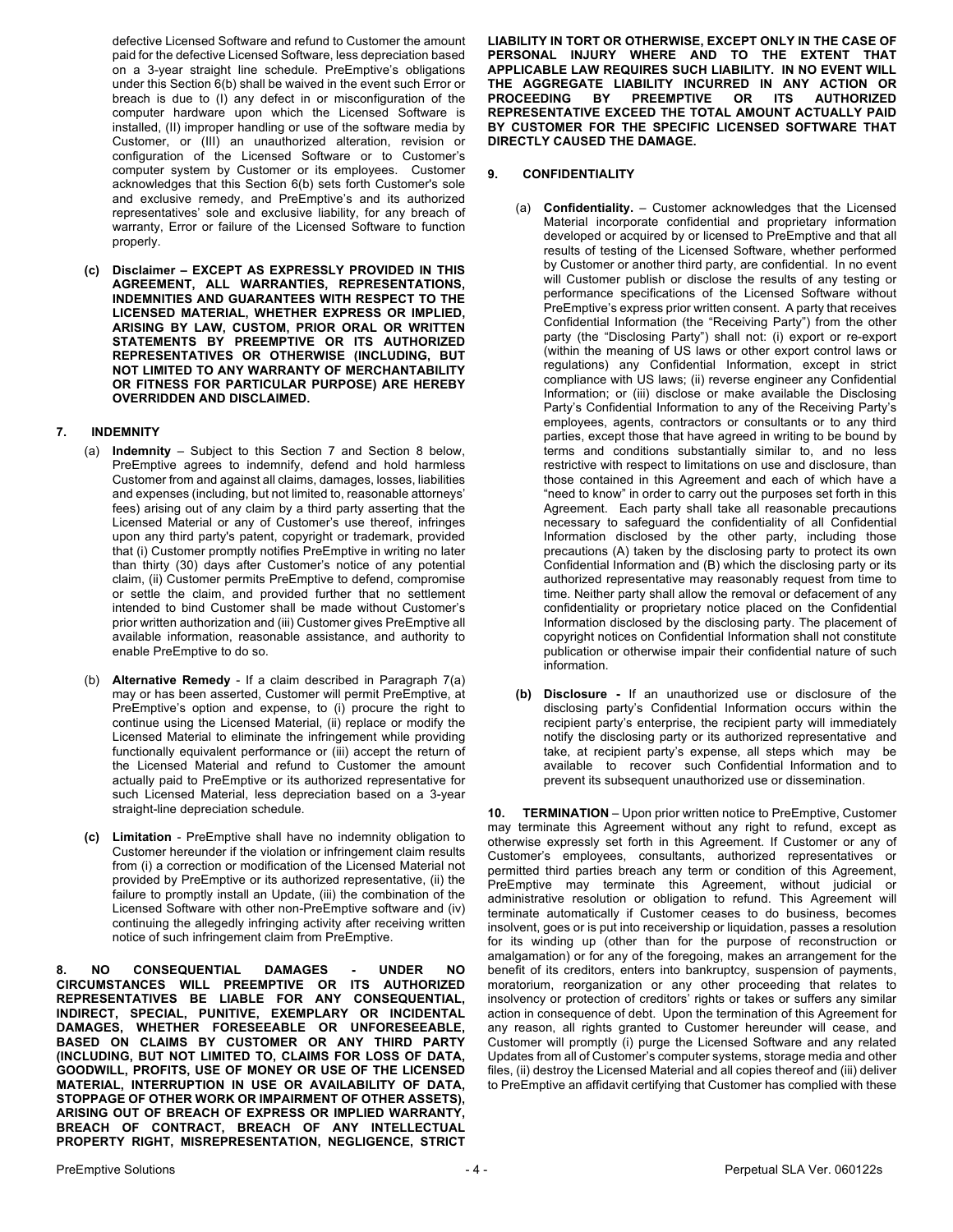termination obligations. The provision of Sections 1, 3, 8 through 12, 14, 15 and 17 shall survive the termination of this Agreement.

**11. U.S. EXPORT RESTRICTIONS** – Customer acknowledges that the Licensed Material and all related technical information, documents and materials are subject to export controls under the U.S. Export Administration Regulations. Customer covenants and agrees to comply with all import and export control regulations of the United States with respect to the Licensed Material. Customer acknowledges that it may not re-export or divert the Licensed Material or any related technical information, document or material, or direct derivatives thereof, to any country set forth on the U.S. Department of Commerce's list of State Sponsors of Terrorism (currently, Cuba, Iran, North Korea, and Syria), including any future changes to the government's list of State Sponsors of Terrorism.

**12. EQUITABLE RELIEF** – The parties recognize that Sections 5, 9, 11 13, and 17(h) are necessary for the protection of the business and goodwill of the parties and are considered by the parties to be reasonable for such purpose. The parties agree that any breach of such Sections would cause the other party substantial and irreparable damage and therefore, in the event of any such breach, in addition to other remedies which may be available, the non-breaching party shall have the right to seek specific performance and other injunctive and equitable relief in a court of law.

**13. LICENSE KEY & USE REPORTING** – Customer acknowledges that a security code owned and controlled by PreEmptive or its subsidiaries (the "License Key") is required to render the Licensed Software operational on Customer's computer hardware. Upon use of a permanent License Key to install the Licensed Software on Customer's computer hardware, no other security code will be required for the Licensed Material to operate on such computer hardware in accordance with the terms and restrictions contained in this Agreement. Customer shall not attempt to crack, alter or otherwise derive the License Key. PreEmptive shall promptly provide Customer with all necessary License Keys upon purchase of the Licensed Software or upon any authorized transfer of the Licensed Software to any other hardware equipment permitted under Section 2 of this Agreement. PreEmptive reserves the right to gather data on license usage by Customer for each item of Licensed Software, including License Key numbers, server IP addresses, email addresses of users, domain counts and other information deemed relevant, to ensure that the Licensed Software is being used in accordance with the terms of this Agreement. PreEmptive expressly prohibits domain count overrides without prior written approval. Unless otherwise agreed in writing by both parties, Customer hereby consents to PreEmptive gathering and processing such usage information and agrees not to block, electronically or otherwise, the transmission of data required for compliance with this Agreement. Any unauthorized use of the Licensed Software by Customer or other use by Customer in violation of the restrictions contained herein shall be deemed a material breach of this Agreement. In addition to the foregoing, within ten (10) business days of Customer's receipt of PreEmptive's written request, Customer shall provide to PreEmptive a written report certifying to PreEmptive the number of licenses for Licensed Software installed, used or accessed by Customer, the identity of the applicable servers, hardware or computers upon which such licenses are installed and, to the extent applicable, the installation location and location and number of users accessing such licenses, together with such other information as may be requested by PreEmptive and necessary to confirm Customer's compliance with the terms of this Agreement. The auditing, reporting and certification rights and obligations set forth in this Section 13 shall survive termination of this Agreement for a period of eighteen months.

**14. ENFORCEABILITY** – If for any reason a court of competent jurisdiction finds any provision of this Agreement, or portion thereof, to be unenforceable, void, invalid or illegal, that provision shall be enforced to the maximum extent permissible so as to effect the intent of the parties, and the remainder of this Agreement shall continue in full force and effect.

#### **15. ENTIRE AGREEMENT**

Customer acknowledges that it has read this Agreement, understands it and agrees to be bound by its terms. Customer and PreEmptive further agree that, subject to clause (b) below, this Agreement, together with all Purchase Orders delivered in connection herewith and all exhibits, schedules and annexes hereto, is the complete and exclusive statement of the agreement between Customer and PreEmptive and supersedes all

proposals, oral or written, and all other communications between the parties relating to the subject matter of this Agreement, including any shrink-wrap agreements, click-wrap agreements or demo or trial agreements which may accompany the Licensed Material or which may have been previously in force between the parties. Subject to clause (b) below, this Agreement may not be amended, modified, supplemented or altered except by a written agreement that is signed by both parties.

**(b) UNDER NO CIRCUMSTANCES MAY THE TERMS OF THIS AGREEMENT OR ANY PREEMPTIVE PURCHASE ORDER BE AMENDED, MODIFIED, SUPPLEMENTED, ALTERED, SUPERSEDED OR REPLACED BY ANY NON-PREEMPTIVE INVOICE OR NON-PREEMPTIVE PURCHASE ORDER OR OTHER SIMILAR INSTRUMENT DELIVERED BY CUSTOMER TO PREEMPTIVE. EACH PARTY ACKNOWLEDGES AND AGREES THAT, AS A CONVENIENCE TO CUSTOMER AND ONLY FOR CUSTOMER'S INTERNAL ACCOUNTING PROCEDURES, CUSTOMER MAY DELIVER TO PREEMPTIVE A CUSTOMER INVOICE OR CUSTOMER PURCHASE ORDER OR OTHER SIMILAR DOCUMENT FOR ANY TRANSACTION CONTEMPLATED HEREUNDER AND THAT NO ACTION BY PREEMPTIVE, INCLUDING PREEMPTIVE'S DELIVERY OF ANY LICENSED MATERIAL OR ACCEPTANCE OF PAYMENT, SHALL BE DEEMED TO BE ACCEPTANCE OF ANY OF THE TERMS OR CONDITIONS CONTAINED IN SUCH CUSTOMER INVOICE OR CUSTOMER PURCHASE ORDER OR OTHER SIMILAR INSTRUMENT AND SUCH TERMS AND CONDITIONS SHALL BE VOID AND OF NO FORCE OR EFFECT, UNLESS ACCEPTED BY PREEMPTIVE PURSUANT TO A WRITTEN INSTRUMENT SIGNED BY BOTH PARTIES.**

#### **16. TRIAL LICENSE**

- (a) If Customer has installed Evaluation Software (as defined below) and Customer is authorized by PreEmptive to evaluate such Evaluation Software (as defined below), then only the terms and conditions of this Section 16 (including those Sections of this Agreement incorporated in this Section 16 by reference) will govern Customer's temporary use of such Evaluation Software (and no other terms of this Agreement shall apply to Customer or govern Customer's use of Evaluation Software) and upon purchase of a commercial license for such Evaluation Software, this entire Agreement, exclusive of this Section 16, shall apply to Customer and govern all use of the Licensed Material.
- (a) PreEmptive is the owner and provider of certain proprietary software and documentation that Customer may request to use, from time to time, on a temporary basis for the sole purpose of testing and evaluating such software prior to purchasing a commercial license for such software ("Evaluation Software"). All installation and usage of Evaluation Software by Customer requires a temporary License Key or trial License Key to be issued by PreEmptive and Customer is only permitted to use Evaluation Software during the term of the temporary License Key or trial License Key issued by PreEmptive.
- (b) Evaluation Software is provided to Customer solely for evaluation purposes for Customer's own testing and evaluation purposes (an "Evaluation") and upon delivering a temporary License Key or trial License Key to Customer, PreEmptive hereby grants Customer a non-transferable, nonexclusive, limited license to operate and use the Evaluation Software for such Evaluation during the period commencing on the date Customer downloads the Evaluation Software and ending on the expiration of the temporary License Key or trial License Key (including any extensions thereof authorized by PreEmptive, the "Evaluation Period"). Without limiting the foregoing, Licensee may not use the Evaluation Software to create, modify, enhance or in way alter publicly distributed software, or for any other commercial purpose. Customer agrees not to cause or permit the reverse engineering, disassembly, modification, translation or decompilation of any Evaluation Software. Customer shall not